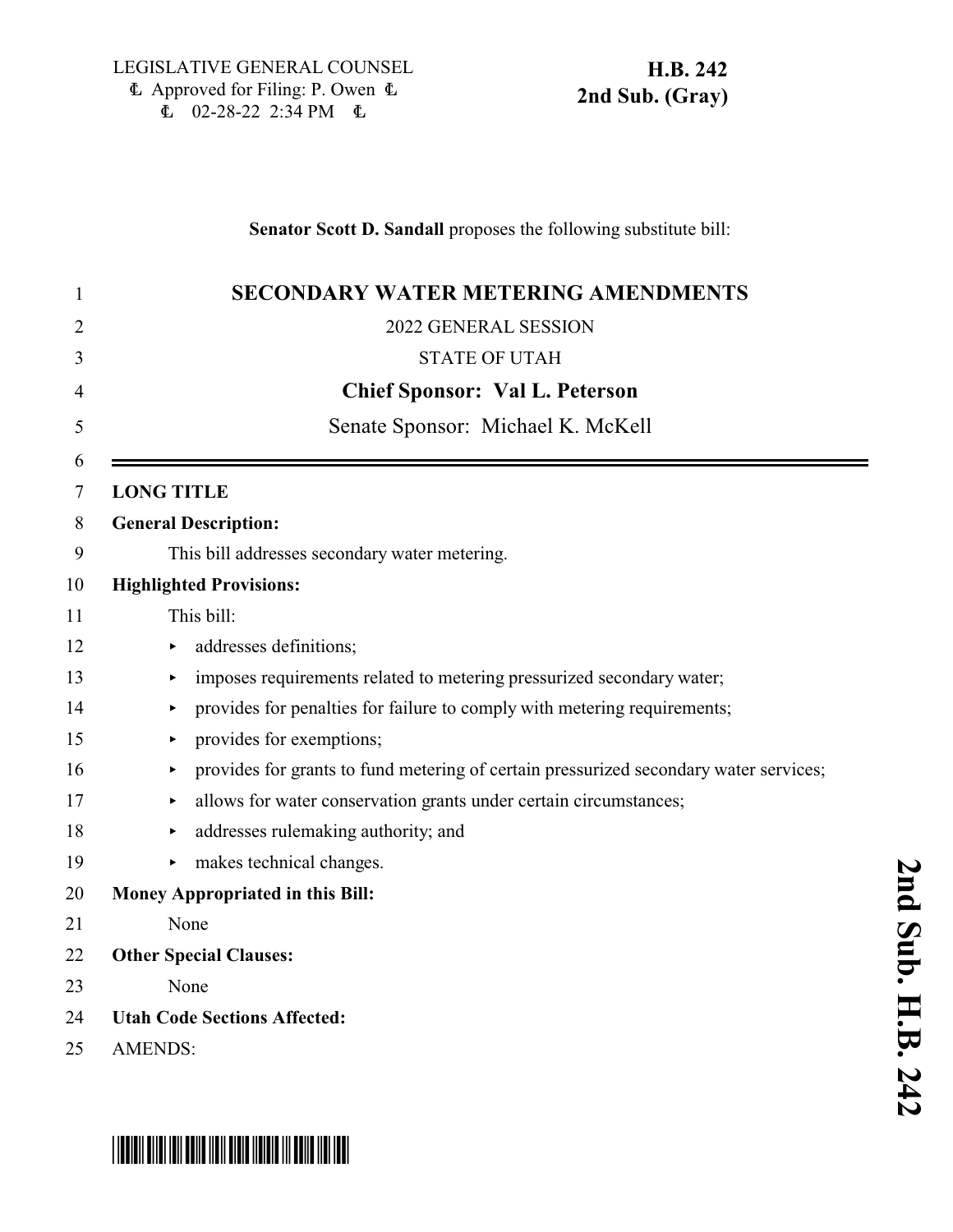<span id="page-1-0"></span>

| 73-10-34, as last amended by Laws of Utah 2021, Chapter 354                                                          |
|----------------------------------------------------------------------------------------------------------------------|
| <b>ENACTS:</b>                                                                                                       |
| 73-10-34.5, Utah Code Annotated 1953                                                                                 |
| Be it enacted by the Legislature of the state of Utah:                                                               |
| Section 1. Section 73-10-34 is amended to read:                                                                      |
| 73-10-34. Secondary water metering -- Loans and grants.                                                              |
| (1) As used in this section:                                                                                         |
| (a) (i) "Commercial user" means a secondary water user that is a place of business.                                  |
| (ii) "Commercial user" does not include a multi-family residence, an agricultural user,                              |
| or a customer that falls within the industrial or institutional classification.                                      |
| (b) "Full metering" means that use of secondary water is accurately metered by a meter                               |
| that is installed and maintained on every secondary water connection of a secondary water                            |
| supplier.                                                                                                            |
| $[\phi]$ (c) (i) "Industrial user" means a secondary water user that manufactures or                                 |
| produces materials.                                                                                                  |
| (ii) "Industrial user" includes a manufacturing plant, an oil and gas producer, and a                                |
| mining company.                                                                                                      |
| $[\text{e}(\text{e})]$ (d) (i) "Institutional user" means a secondary water user that is dedicated to public         |
| service, regardless of ownership.                                                                                    |
| (ii) "Institutional user" includes a school, church, hospital, park, golf course, and                                |
| government facility.                                                                                                 |
| $[\text{d} \text{d} \text{d} \text{d} \text{e}]$ (i) "Residential user" means a secondary water user in a residence. |
| (ii) "Residential user" includes a single-family or multi-family home, apartment,                                    |
| duplex, twin home, condominium, or planned community.                                                                |
| $[\text{e}(\text{e})]$ (f) "Secondary water" means water that is:                                                    |
| (i) not culinary or water used on land assessed under Title 59, Chapter 2, Part 5,                                   |
| Farmland Assessment Act; and                                                                                         |
| delivered to and used by an end user for the irrigation of landscaping or a garden.<br>(ii)                          |
| "Secondary water connection" means the location at which the water leaves the<br>(g)                                 |
| secondary water supplier's pipeline and enters into the remainder of the pipes that are owned by                     |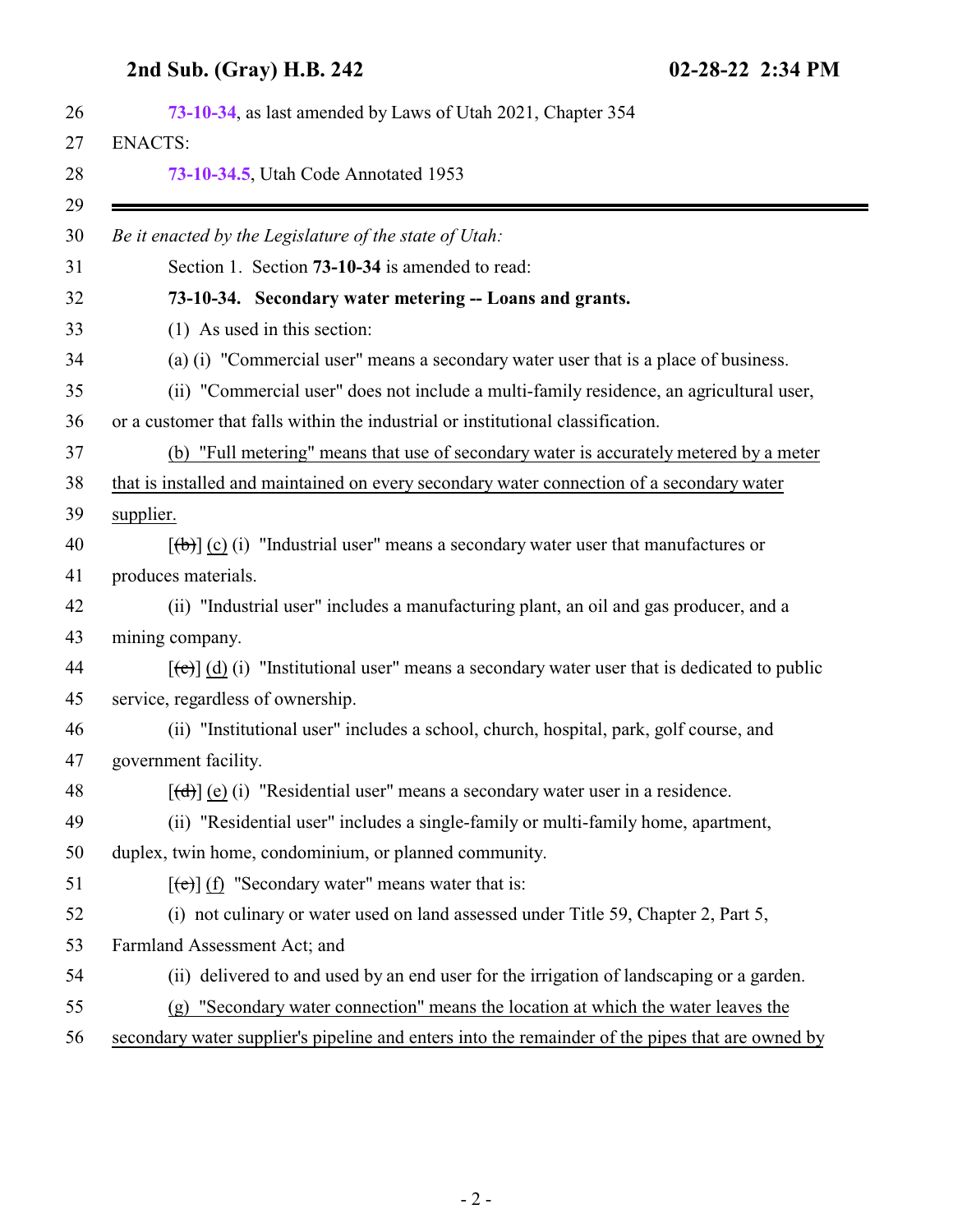| 57 | another person to supply water to an end user.                                                          |
|----|---------------------------------------------------------------------------------------------------------|
| 58 | $[f(f)]$ (h) "Secondary water supplier" means an entity that supplies pressurized                       |
| 59 | secondary water.                                                                                        |
| 60 | $\left[\frac{1}{2}\right]$ (i) "Small secondary water retail supplier" means an entity that:            |
| 61 | (i) supplies pressurized secondary water only to the end user of the secondary water;                   |
| 62 | and                                                                                                     |
| 63 | $(ii)$ (A) is a city, town, or metro township; or                                                       |
| 64 | (B) supplies 5,000 or fewer secondary water connections.                                                |
| 65 | $(2)$ (a) $(i)$ A secondary water supplier that supplies secondary water within a county of             |
| 66 | the first or second class and begins design work for new service on or after April 1, 2020, to a        |
| 67 | commercial, industrial, institutional, or residential user shall meter the use of pressurized           |
| 68 | secondary water by the users receiving that new service.                                                |
| 69 | (ii) A secondary water supplier that supplies secondary water within a county of the                    |
| 70 | third, fourth, fifth, or sixth class and begins design work for new service on or after May 4,          |
| 71 | 2022, to a commercial, industrial, institutional, or residential user shall meter the use of            |
| 72 | pressurized secondary water by the users receiving that new service.                                    |
| 73 | (b) By no later than January 1, 2030, a secondary water supplier shall install and                      |
| 74 | maintain a meter of the use of pressurized secondary water by each user receiving secondary             |
| 75 | water service from the secondary water supplier.                                                        |
| 76 | $[\theta]$ (c) Beginning January 1, 2022, a secondary water supplier shall establish a meter            |
| 77 | installation reserve for metering installation and replacement projects.                                |
| 78 | $[\text{e}^{-}]$ (d) A secondary water supplier, including a small secondary water retail supplier,     |
| 79 | may not raise the rates charged for secondary water:                                                    |
| 80 | (i) by more than 10% in a calendar year for costs associated with metering secondary                    |
| 81 | water unless the rise in rates is necessary because the secondary water supplier experiences a          |
| 82 | catastrophic failure or other similar event; or                                                         |
| 83 | (ii) unless, before raising the rates on the end user, the entity charging the end user                 |
| 84 | provides a statement explaining the basis for why the needs of the secondary water supplier             |
| 85 | required an increase in rates.                                                                          |
| 86 | $[\text{(\text{d})}]$ (e) (i) A secondary water supplier that provides pressurized secondary water to a |
| 87 | commercial, industrial, institutional, or residential user shall develop a plan, or if the secondary    |
|    |                                                                                                         |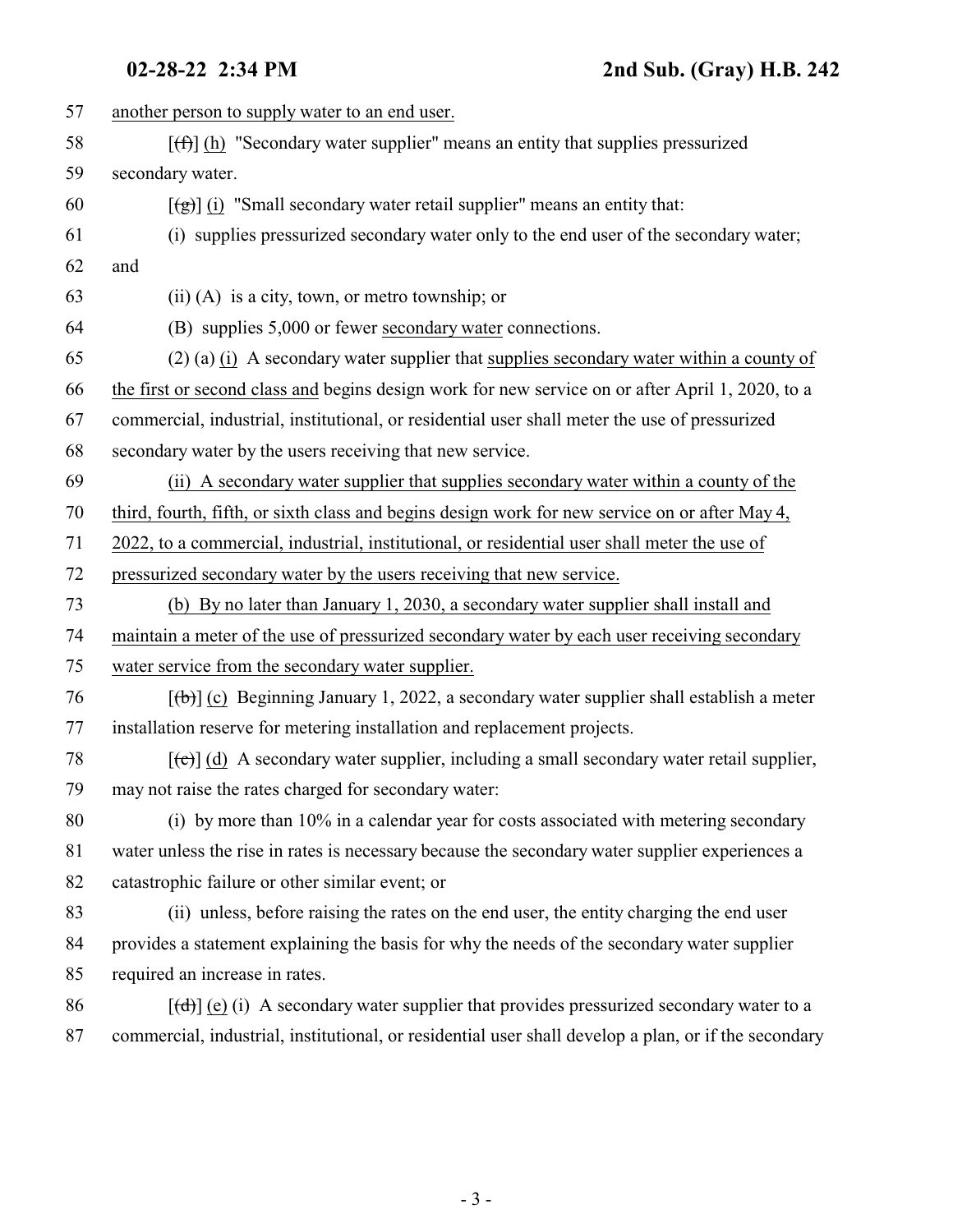| 88  | water supplier previously filed a similar plan, update the plan for metering the use of the         |
|-----|-----------------------------------------------------------------------------------------------------|
| 89  | pressurized water.                                                                                  |
| 90  | (ii) The plan required by this Subsection $[\frac{2}{(2)(d)}](2)(e)$ shall be filed or updated with |
| 91  | the Division of Water Resources by no later than December 31, 2025, and address the process         |
| 92  | the secondary water supplier will follow to implement metering, including:                          |
| 93  | (A) the costs of full metering by the secondary water supplier;                                     |
| 94  | (B) how long it would take the secondary water supplier to complete full metering $[\frac{b}{y}]$   |
| 95  | no later than December 31, 2040], including an anticipated beginning date and completion            |
| 96  | date, except a secondary water supplier shall achieve full metering by no later than January 1,     |
| 97  | 2030; and                                                                                           |
| 98  | (C) how the secondary water supplier will finance metering.                                         |
| 99  | (3) A secondary water supplier shall on or before March 31 of each year, report to the              |
| 100 | Division of Water Rights:                                                                           |
| 101 | (a) for commercial, industrial, institutional, and residential users whose pressurized              |
| 102 | secondary water use is metered, the number of acre feet of pressurized secondary water the          |
| 103 | secondary water supplier supplied to the commercial, industrial, institutional, and residential     |
| 104 | users during the preceding 12-month period;                                                         |
| 105 | (b) the number of secondary water meters within the secondary water supplier's service              |
| 106 | boundary;                                                                                           |
| 107 | (c) a description of the secondary water supplier's service boundary;                               |
| 108 | (d) the number of secondary water connections in each of the following categories                   |
| 109 | through which the secondary water supplier supplies pressurized secondary water:                    |
| 110 | (i) commercial;                                                                                     |
| 111 | (ii) industrial;                                                                                    |
| 112 | (iii) institutional; and                                                                            |
| 113 | (iv) residential;                                                                                   |
| 114 | (e) the total volume of water that the secondary water supplier receives from the                   |
| 115 | secondary water supplier's sources; and                                                             |
| 116 | (f) the dates of service during the preceding 12-month period in which the secondary                |
| 117 | water supplier supplied pressurized secondary water.                                                |
| 118 | (4) (a) Beginning July 1, 2019, the Board of Water Resources may make up to                         |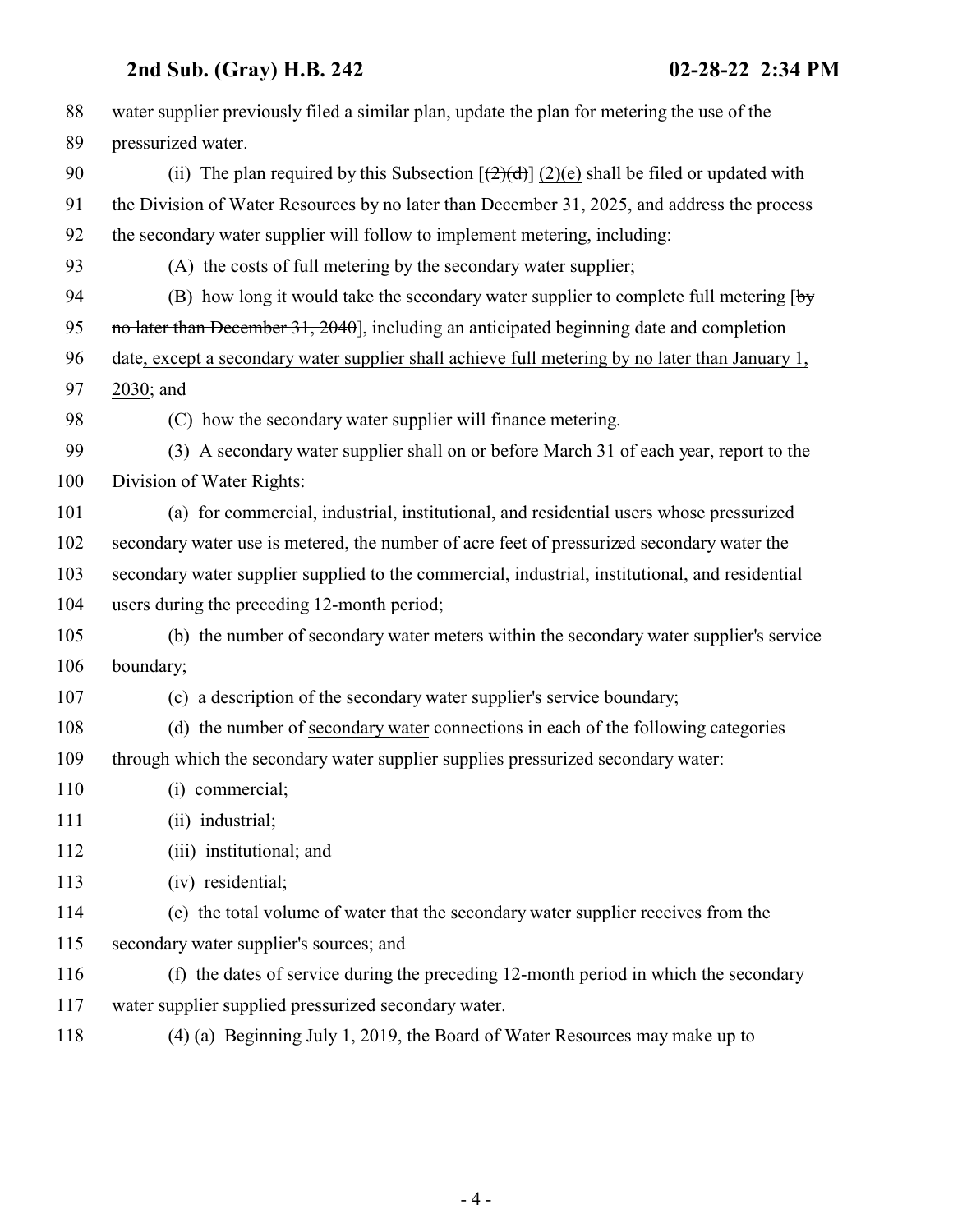| 119 | \$10,000,000 in low-interest loans available each year:                                                   |
|-----|-----------------------------------------------------------------------------------------------------------|
| 120 | (i) from the Water Resources Conservation and Development Fund, created in Section                        |
| 121 | 73-10-24; and                                                                                             |
| 122 | (ii) for financing the cost of secondary water metering.                                                  |
| 123 | (b) The Division of Water Resources and the Board of Water Resources shall make                           |
| 124 | rules in accordance with Title 63G, Chapter 3, Utah Administrative Rulemaking Act,                        |
| 125 | establishing the criteria and process for receiving a loan described in this Subsection (4), except       |
| 126 | the rules may not include prepayment penalties.                                                           |
| 127 | $(5)$ (a) Beginning July 1, 2021, subject to appropriation, the Division of Water                         |
| 128 | Resources may make matching grants each year for financing the cost of secondary water                    |
| 129 | metering for a commercial, industrial, institutional, or residential user by a small secondary            |
| 130 | water retail supplier that:                                                                               |
| 131 | (i) is not for new service described in Subsection $(2)(a)$ ; and                                         |
| 132 | (ii) matches the amount of the grant.                                                                     |
| 133 | (b) For purposes of issuing grants under this section, the division shall prioritize the                  |
| 134 | small secondary water retail suppliers that can demonstrate the greatest need or greatest                 |
| 135 | inability to pay the entire cost of installing secondary water meters.                                    |
| 136 | (c) The amount of a grant under this Subsection (5) may not:                                              |
| 137 | (i) exceed 50% of the small secondary water retail supplier's cost of installing                          |
| 138 | secondary water meters; or                                                                                |
| 139 | (ii) supplant federal, state, or local money previously allocated to pay the small                        |
| 140 | secondary water retail supplier's cost of installing secondary water meters.                              |
| 141 | (d) In accordance with Title 63G, Chapter 3, Utah Administrative Rulemaking Act, the                      |
| 142 | Board of Water Resources shall make rules establishing:                                                   |
| 143 | (i) the procedure for applying for a grant under this Subsection (5); and                                 |
| 144 | (ii) how a small secondary water retail supplier can establish that the small secondary                   |
| 145 | water retail supplier meets the eligibility requirements of this Subsection (5).                          |
| 146 | $[(6)$ This section does not apply to a secondary water supplier to the extent that:                      |
| 147 | $(a)$ the secondary water supplier supplies secondary water within a county of the third,                 |
| 148 | fourth, fifth, or sixth class; or                                                                         |
| 149 | $\left[\frac{b}{b}\right]$ there is no meter that a meter manufacturer will warranty because of the water |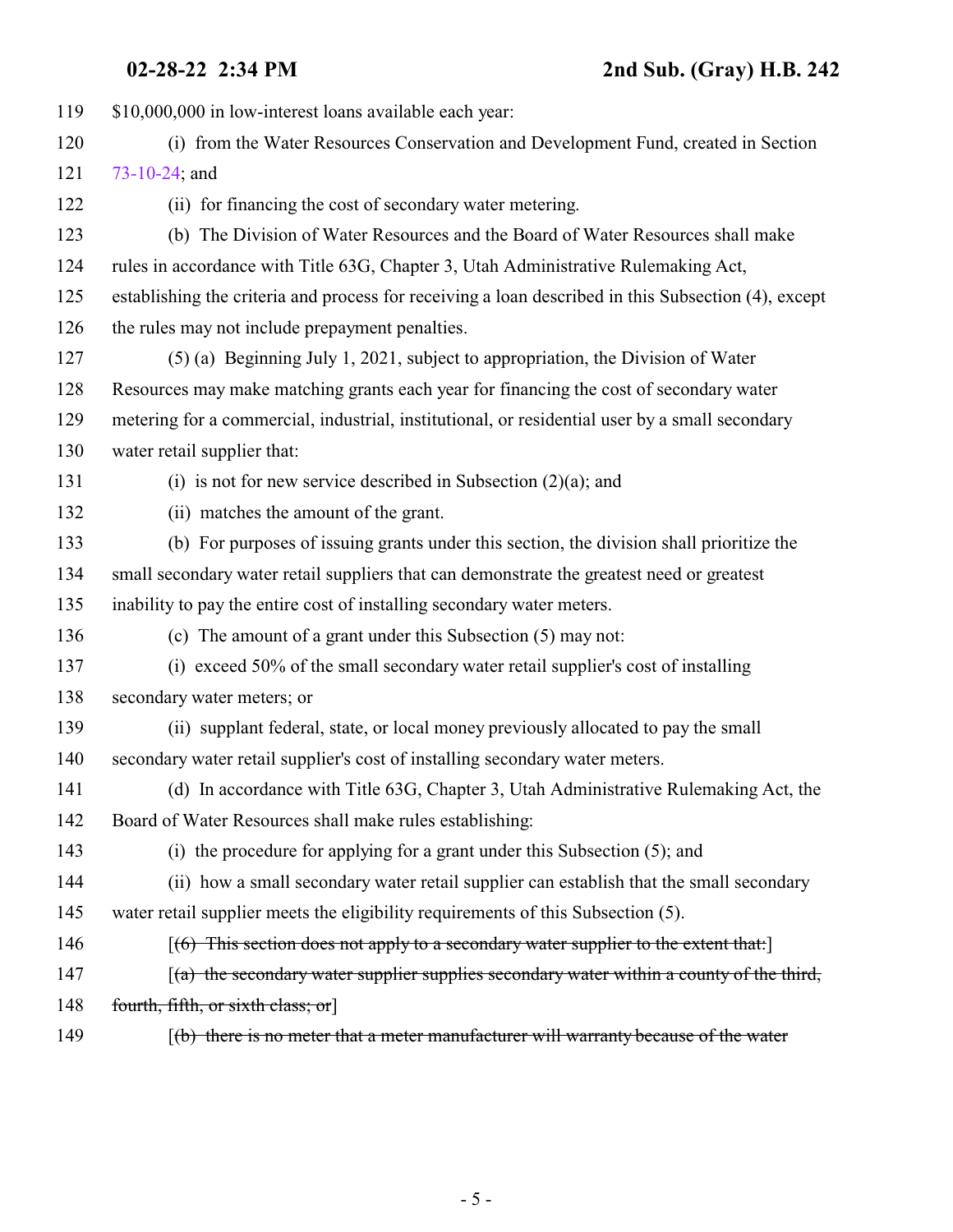| 150 | quality within a specific location.                                                                     |
|-----|---------------------------------------------------------------------------------------------------------|
| 151 | $[\overline{(+)}]$ (6) Nothing in this section affects a water right holder's obligation to measure and |
| 152 | report water usage as described in Sections 73-5-4 and 73-5-8.                                          |
| 153 | (7) If a secondary water supplier fails to comply with Subsection $(2)(b)$ , the secondary              |
| 154 | water supplier:                                                                                         |
| 155 | (a) beginning January 1, 2030, may not receive state money for water related purposes                   |
| 156 | until the secondary water supplier completes full metering; and                                         |
| 157 | (b) is subject to an enforcement action of the state engineer in accordance with                        |
| 158 | Subsection (8).                                                                                         |
| 159 | $(8)$ (a) (i) The state engineer shall commence an enforcement action under this                        |
| 160 | Subsection (8) if the state engineer receives a referral from the director of the Division of           |
| 161 | Water Resources.                                                                                        |
| 162 | (ii) The director of the Division of Water Resources shall submit a referral to the state               |
| 163 | engineer if the director:                                                                               |
| 164 | (A) finds that a secondary water supplier fails to fully meter secondary water as                       |
| 165 | required by this section; and                                                                           |
| 166 | (B) determines an enforcement action is necessary to conserve or protect a water                        |
| 167 | resource in the state.                                                                                  |
| 168 | (b) To commence an enforcement action under this Subsection (8), the state engineer                     |
| 169 | shall issue a notice of violation that includes notice of the administrative fine to which a            |
| 170 | secondary water supplier is subject.                                                                    |
| 171 | (c) The state engineer's issuance and enforcement of a notice of violation is exempt                    |
| 172 | from Title 63G, Chapter 4, Administrative Procedures Act.                                               |
| 173 | (d) In accordance with Title 63G, Chapter 3, Utah Administrative Rulemaking Act, the                    |
| 174 | state engineer shall make rules necessary to enforce a notice of violation, that includes:              |
| 175 | (i) provisions consistent with this Subsection (8) for enforcement of the notice if a                   |
| 176 | secondary water supplier to whom a notice is issued fails to respond to the notice or abate the         |
| 177 | violation;                                                                                              |
| 178 | (ii) the right to a hearing, upon request by a secondary water supplier against whom the                |
| 179 | notice is issued; and                                                                                   |
| 180 | (iii) provisions for timely issuance of a final order after the secondary water supplier to             |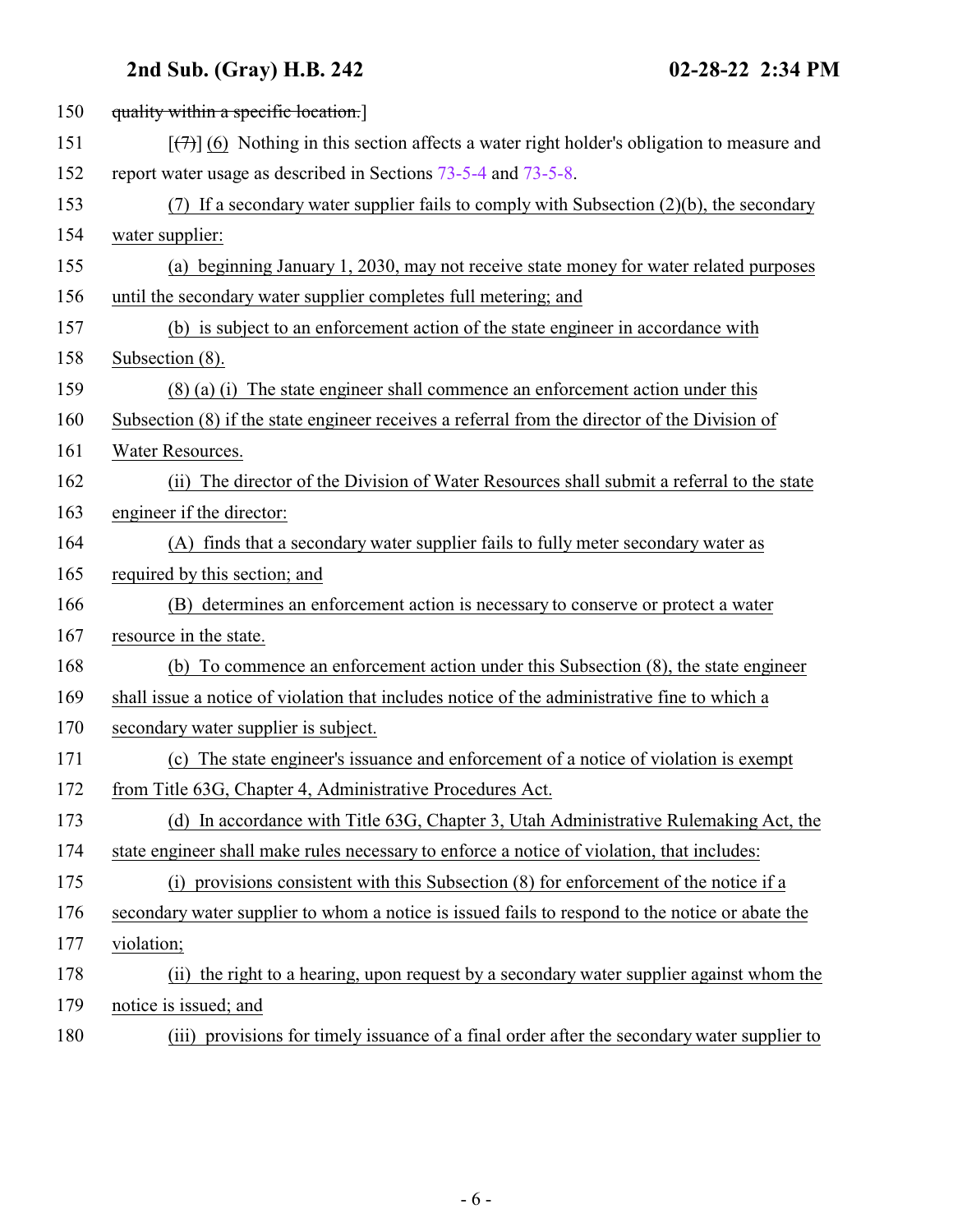| 181 | whom the notice is issued fails to respond to the notice or abate the violation, or after a hearing |
|-----|-----------------------------------------------------------------------------------------------------|
| 182 | held under Subsection $(8)(d)(ii)$ .                                                                |
| 183 | (e) A person may not intervene in an enforcement action commenced under this                        |
| 184 | section.                                                                                            |
| 185 | (f) After issuance of a final order under rules made pursuant to Subsection $(8)(d)$ , the          |
| 186 | state engineer shall serve a copy of the final order on the secondary water supplier against        |
| 187 | whom the order is issued by:                                                                        |
| 188 | (i) personal service under Utah Rules of Civil Procedure, Rule 5; or                                |
| 189 | (ii) certified mail.                                                                                |
| 190 | (g) (i) The state engineer's final order may be reviewed by trial de novo by the district           |
| 191 | court in Salt Lake County or the county where the violation occurred.                               |
| 192 | (ii) A secondary water supplier shall file a petition for judicial review of the state              |
| 193 | engineer's final order issued under this section within 20 days from the day on which the final     |
| 194 | order was served on the secondary water supplier.                                                   |
| 195 | (h) The state engineer may bring suit in a court of competent jurisdiction to enforce a             |
| 196 | final order issued under this Subsection (8).                                                       |
| 197 | (i) If the state engineer prevails in an action brought under Subsection $(8)(g)$ or (h), the       |
| 198 | state may recover court costs and a reasonable attorney fee.                                        |
| 199 | (j) As part of a final order issued under this Subsection (8), the state engineer shall             |
| 200 | order that a secondary water supplier to whom an order is issued pay an administrative fine         |
| 201 | equal to:                                                                                           |
| 202 | (i) \$10 for each secondary water connection of the secondary water supplier for failure            |
| 203 | to comply with full metering by January 1, 2030;                                                    |
| 204 | (ii) \$20 for each secondary water connection of the secondary water supplier for failure           |
| 205 | to comply with full metering by January 1, 2031;                                                    |
| 206 | (iii) \$30 for each secondary water connection of the secondary water supplier for                  |
| 207 | failure to comply with full metering by January 1, 2032;                                            |
| 208 | (iv) \$40 for each secondary water connection of the secondary water supplier for                   |
| 209 | failure to comply with full metering by January 1, 2033; and                                        |
| 210 | (v) \$50 for each secondary water connection of the secondary water supplier for failure            |
| 211 | to comply with full metering by January 1, 2034, and for each subsequent year the secondary         |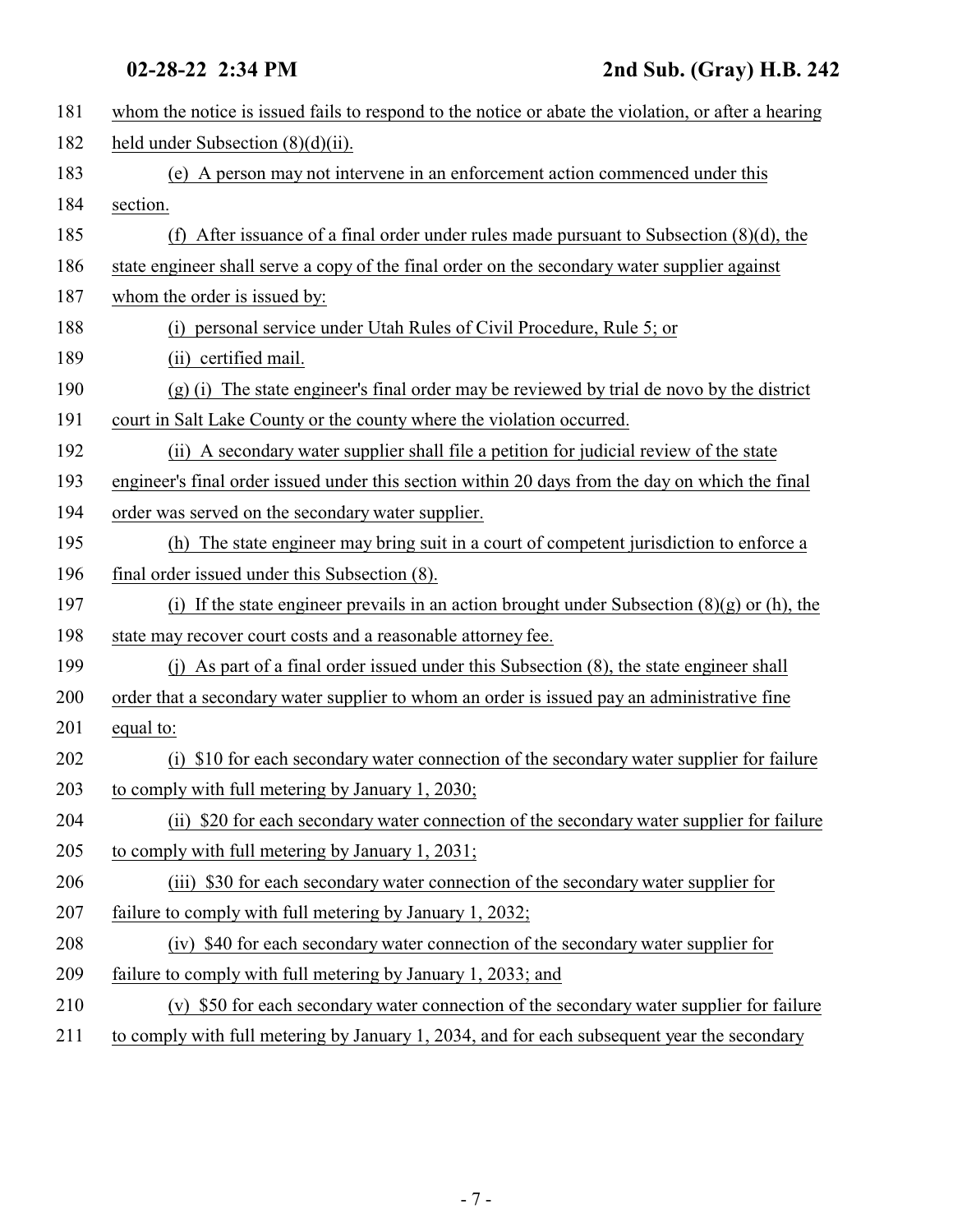| 212 | water supplier fails to comply with full metering.                                               |
|-----|--------------------------------------------------------------------------------------------------|
| 213 | (k) Money collected under this Subsection (8) shall be deposited into the Water                  |
| 214 | Resources Conservation and Development Fund, created in Section 73-10-24.                        |
| 215 | (9) A secondary water supplier located within a county of the fifth or sixth class is            |
| 216 | exempt from Subsections (2)(a), (2)(b), (2)(c), (2)(e), (7), and (8) if:                         |
| 217 | (a) the owner or operator of the secondary water supplier seeks an exemption under               |
| 218 | this Subsection (9) by establishing with the Division of Water Resources that the cost of        |
| 219 | purchasing, installing, and upgrading systems to accept meters exceeds 25% of the total          |
| 220 | operating budget of the owner or operator of the secondary water supplier;                       |
| 221 | (b) the secondary water supplier agrees to not add a new secondary water connection to           |
| 222 | the secondary water supplier's system on or after May 4, 2022;                                   |
| 223 | (c) within six months of when the secondary water supplier seeks an exemption under              |
| 224 | Subsection $(9)(a)$ , the secondary water supplier provides to the Division of Water Resources a |
| 225 | plan for conservation within the secondary water supplier's service area that does not require   |
| 226 | metering;                                                                                        |
| 227 | (d) the secondary water supplier annually reports to the Division of Water Resources             |
| 228 | on the results of the plan described in Subsection $(9)(c)$ ; and                                |
| 229 | (e) the secondary water supplier submits to evaluations by the Division of Water                 |
| 230 | Resources of the effectiveness of the plan described in Subsection $(9)(c)$ .                    |
| 231 | (10) A secondary water supplier is exempt from Subsections $(2)(a)$ , $(2)(b)$ , $(2)(c)$ ,      |
| 232 | $(2)(e)$ , $(7)$ , and $(8)$ to the extent that the secondary water supplier:                    |
| 233 | (a) is unable to obtain a meter that a meter manufacturer will warranty because of the           |
| 234 | water quality within a specific location served by the secondary water supplier;                 |
| 235 | (b) submits reasonable proof to the Division of Water Resources that the secondary               |
| 236 | water supplier is unable to obtain a meter as described in Subsection $(10)(a)$ ;                |
| 237 | (c) within six months of when the secondary water supplier submits reasonable proof              |
| 238 | under Subsection (10)(b), provides to the Division of Water Resources a plan for conservation    |
| 239 | within the secondary water supplier's service area that does not require metering;               |
| 240 | (d) annually reports to the Division of Water Resources on the results of the plan               |
| 241 | described in Subsection $(10)(c)$ ; and                                                          |
| 242 | (e) submits to evaluations by the Division of Water Resources of the effectiveness of            |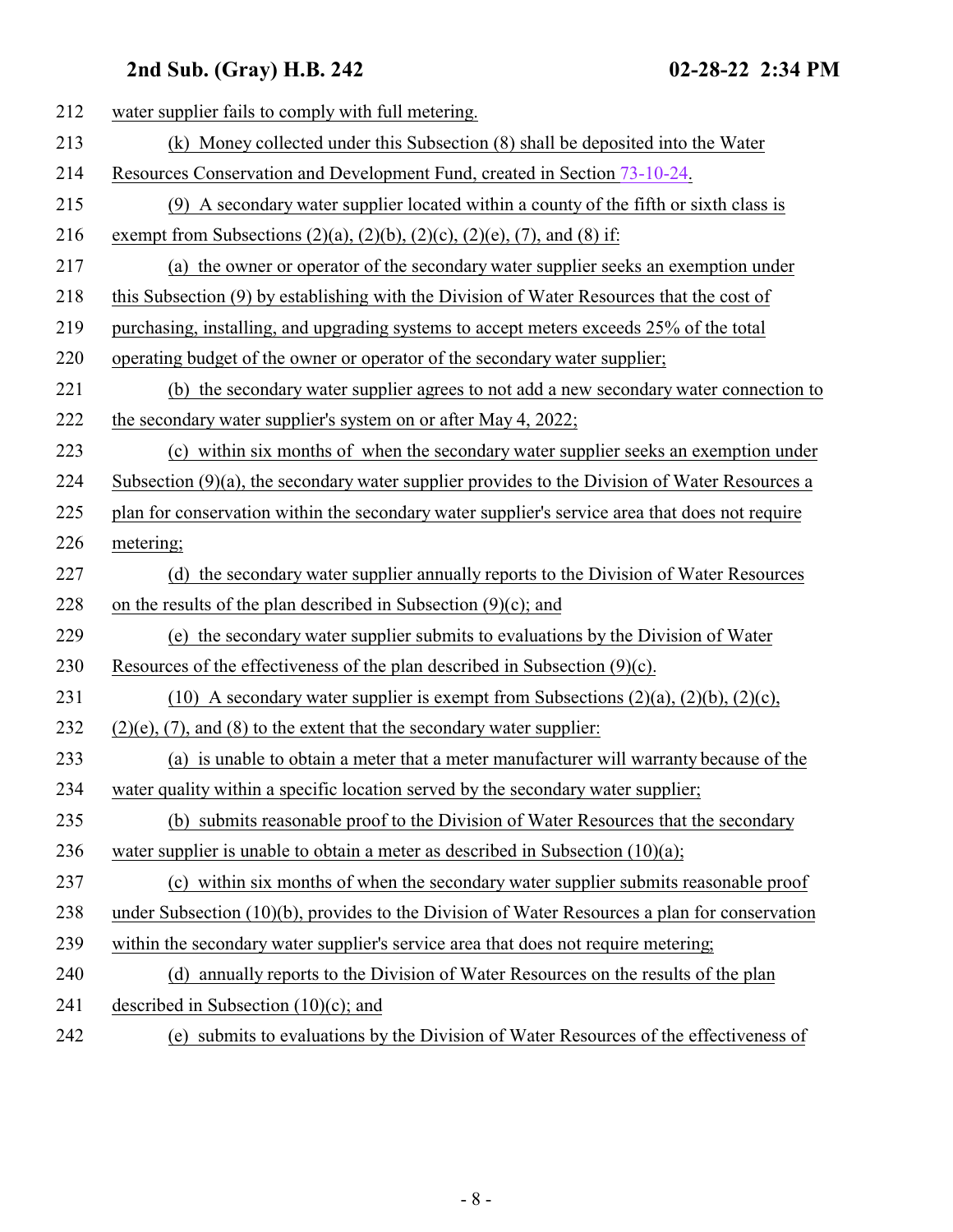<span id="page-8-0"></span>

| 243 | the plan described in Subsection $(10)(c)$ .                                                                  |
|-----|---------------------------------------------------------------------------------------------------------------|
| 244 | (11) A secondary water supplier that is located within a critical management area that                        |
| 245 | is subject to a groundwater management plan adopted or amended under Section 73-5-15 on or                    |
| 246 | after May 1, 2006, is exempt from Subsections $(2)(a)$ , $(2)(b)$ , $(2)(c)$ , $(2)(e)$ , $(7)$ , and $(8)$ . |
| 247 | (12) If a secondary water supplier is required to have a water conservation plan under                        |
| 248 | Section 73-10-32, that water conservation plan satisfies the requirements of Subsection $(9)(c)$              |
| 249 | or $(10)(c)$ .                                                                                                |
| 250 | Section 2. Section 73-10-34.5 is enacted to read:                                                             |
| 251 | 73-10-34.5. Grant money for existing secondary water metering to facilitate full                              |
| 252 | metering -- Other grants.                                                                                     |
| 253 | $(1)$ As used in this section:                                                                                |
| 254 | (a) "Applicant" means a secondary water supplier or group of secondary water                                  |
| 255 | suppliers that applies for a grant under this section.                                                        |
| 256 | "Board" means the Board of Water Resources.<br>(b)                                                            |
| 257 | "Division" means the Division of Water Resources.<br>(c)                                                      |
| 258 | "Project" means the purchase or installation of a meter for a secondary water<br>(d)                          |
| 259 | system that as of May 4, 2022, provides secondary water service that is not metered.                          |
| 260 | "Secondary water" means the same as that term is defined in Section 73-10-34.<br>(e)                          |
| 261 | "Secondary water connection" means the same as that term is defined in Section<br>(f)                         |
| 262 | $73 - 10 - 34.$                                                                                               |
| 263 | "Secondary water supplier" means the same as that term is defined in Section<br>(g)                           |
| 264 | 73-10-34.                                                                                                     |
| 265 | (2) (a) The board may issue grants in an amount appropriated by the Legislature in                            |
| 266 | accordance with this section to an applicant to fund projects for meters on secondary water                   |
| 267 | systems that before May 4, 2022, provide secondary water service that is not metered.                         |
| 268 | (b) The board may not issue a grant under this section to fund:                                               |
| 269 | metering of secondary water for service that begins on or after May 4, 2022; or<br>(i)                        |
| 270 | the replacement or repair of an existing secondary water meter.<br>(ii)                                       |
| 271 | Notwithstanding the other provisions of this section, the board may issue a grant<br>(c)                      |
| 272 | under this section to a secondary water supplier to reimburse the secondary water supplier for                |
| 273 | the costs incurred by the secondary water supplier that are associated with installing meters on              |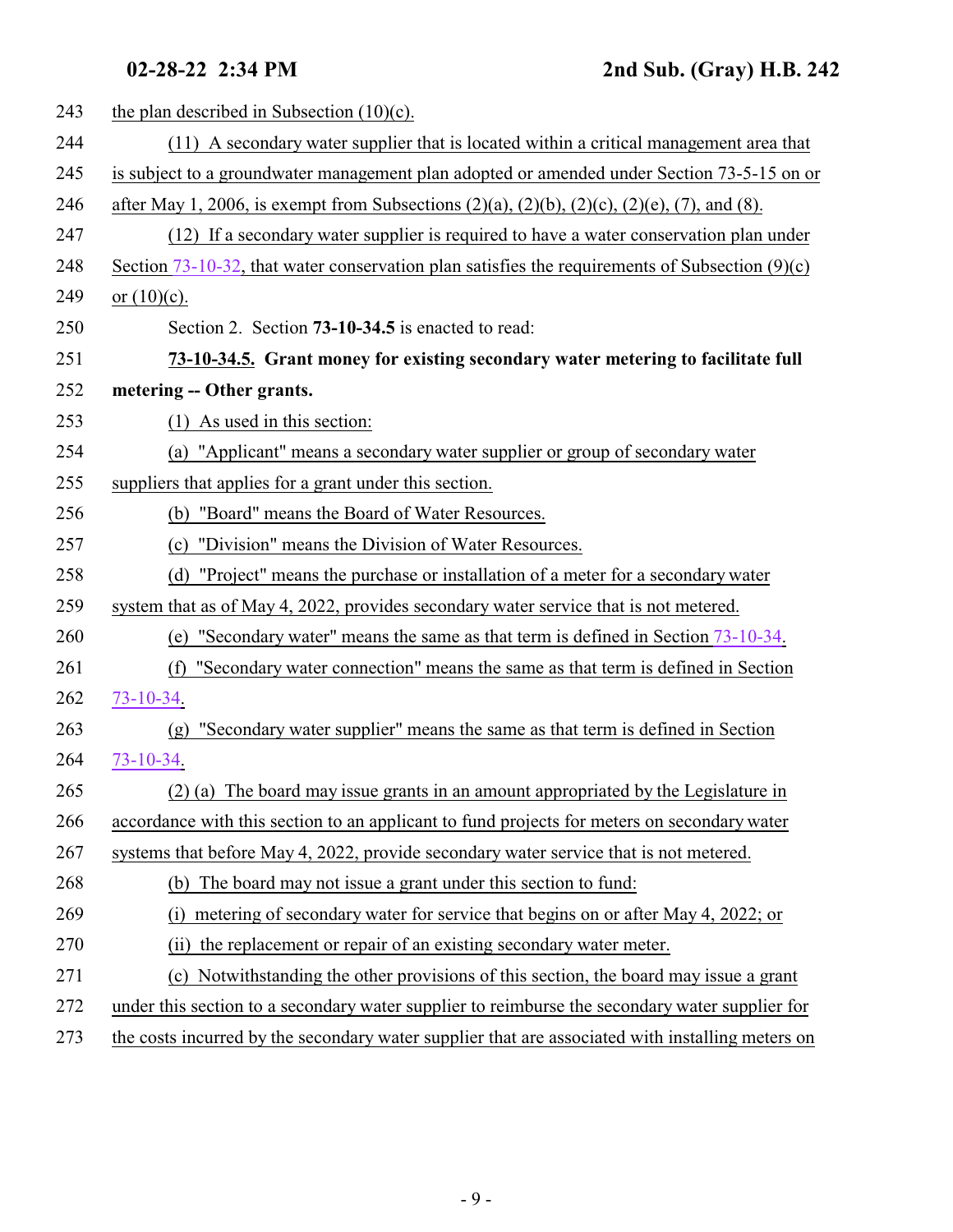| 274 | a secondary water system on or after March 3, 2021, but before May 4, 2022, except that the     |
|-----|-------------------------------------------------------------------------------------------------|
| 275 | grant issued under this Subsection (2)(c):                                                      |
| 276 | (i) shall be included in calculating the total grant amount under Subsections $(3)(a)$          |
| 277 | through $(c)$ ;                                                                                 |
| 278 | (ii) may not exceed 70% of the costs associated with a project described in this                |
| 279 | Subsection $(2)(c)$ , including installation and purchase of meters; and                        |
| 280 | (iii) shall comply with Subsection (6).                                                         |
| 281 | $(3)$ (a) A secondary water supplier with 7,000 secondary water connections or less is          |
| 282 | eligible for a total grant amount under this section of up to \$5,000,000.                      |
| 283 | (b) A secondary water supplier with more than 7,000 secondary water connections is              |
| 284 | eligible for a total grant amount under this section of up to \$10,000,000.                     |
| 285 | (c) If a secondary water supplier applies for a grant as part of a group of secondary           |
| 286 | water suppliers, the total grant amount described in Subsection $(3)(a)$ or (b) applies to each |
| 287 | member of the group and is not based on the number of secondary water connections of the        |
| 288 | entire group.                                                                                   |
| 289 | (d) (i) Subject to the other provisions of this section, a grant may not exceed the             |
| 290 | following amounts for the costs associated with a project, including installation and purchase  |
| 291 | of meters:                                                                                      |
| 292 | (A) for calendar year 2022, 70% of the costs of a project;                                      |
| 293 | (B)<br>for calendar year 2023, 70% of the costs of a project;                                   |
| 294 | for calendar year 2024, 65% of the costs of a project;<br>(C)                                   |
| 295 | for calendar year 2025, 60% of the costs of a project; and<br>(D)                               |
| 296 | (E) for calendar year 2026, 50% of the costs of a project.                                      |
| 297 | (ii) Beginning with calendar year 2027, a grant under this section shall consist of             |
| 298 | providing a meter or funding to obtain a meter, which may not exceed the following for costs    |
| 299 | associated with the project:                                                                    |
| 300 | for calendar year 2027, 40% of the costs of a project;<br>(A)                                   |
| 301 | for calendar year 2028, 30% of the costs of a project;<br>(B)                                   |
| 302 | for calendar year 2029, 20% of the costs of a project; and<br>(C)                               |
| 303 | for calendar year 2030, 10% of the costs of a project.                                          |
| 304 | A secondary water supplier may pay the secondary water supplier's portion of the<br>(e)         |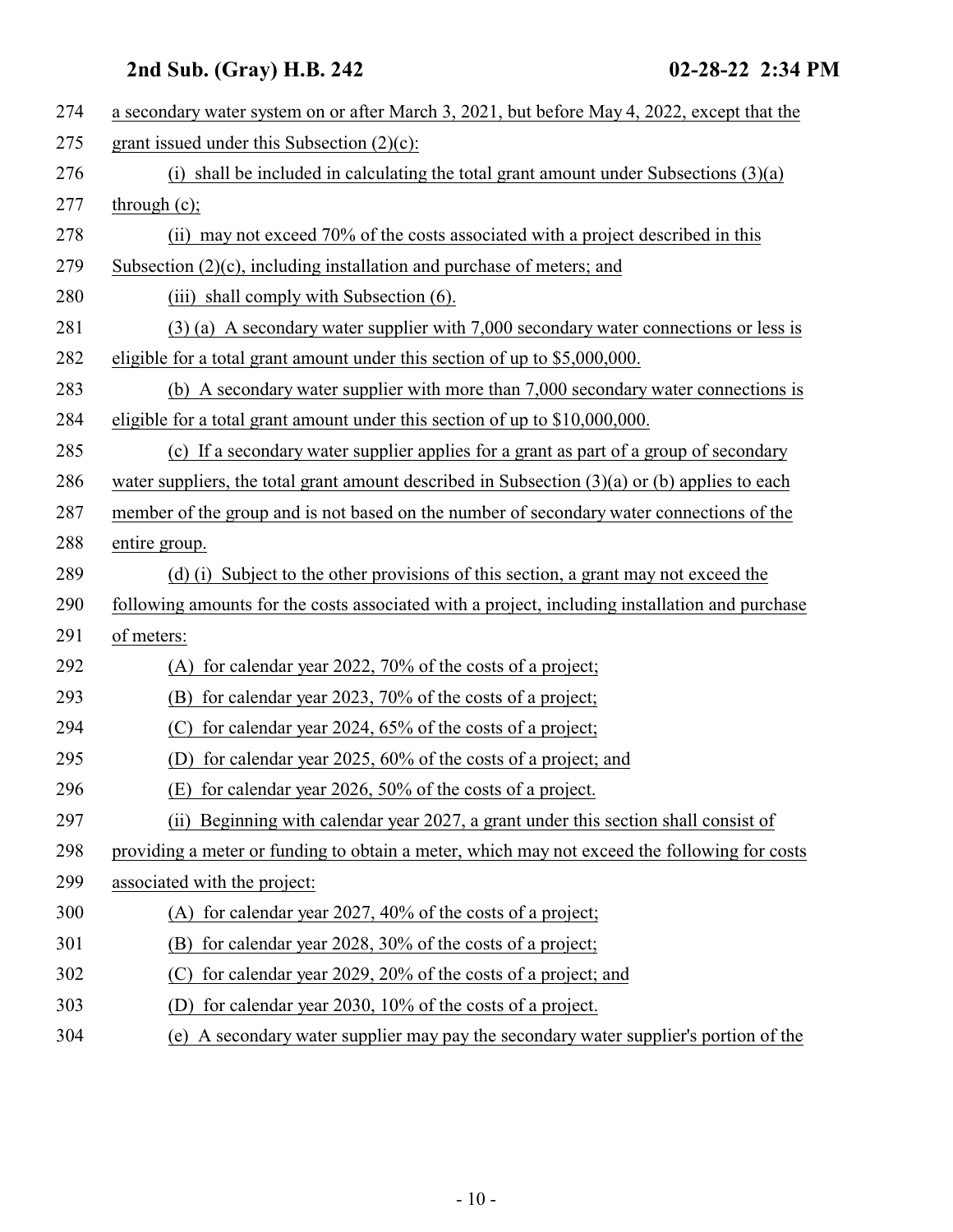| 305 | costs of a project through a loan from the board under Section 73-10-34 by filing a separate    |
|-----|-------------------------------------------------------------------------------------------------|
|     |                                                                                                 |
| 306 | application with the board.                                                                     |
| 307 | (f) A meter purchased with grant money received under this section shall allow for data         |
| 308 | communication between the meter and other devices designed to manage use of secondary           |
| 309 | water that is:                                                                                  |
| 310 | (i) open and available to an end user; and                                                      |
| 311 | (ii) open so that it can integrate with third-party providers.                                  |
| 312 | $(4)$ (a) (i) To obtain a grant under this section, an applicant shall submit an application    |
| 313 | with the division during a period of time designated by the board.                              |
| 314 | (ii) If there remains money described in Subsection (2) after the grants for applications       |
| 315 | submitted during the time period described in Subsection (4)(a) are awarded, the board may      |
| 316 | designate one or more additional time periods so that the entire amount described in Subsection |
| 317 | (2) is awarded by December 31, 2024.                                                            |
| 318 | (b) An application submitted to the division shall include:                                     |
| 319 | (i) a detailed project cost estimate including meter costs and installation costs;              |
| 320 | a total number of pressurized secondary water connections in the applicable<br>(ii)             |
| 321 | secondary water supplier's system;                                                              |
| 322 | the number of meters to be installed under the grant;<br>(iii)                                  |
| 323 | (iv) a detailed estimated secondary water use reduction including:                              |
| 324 | average lot size calculations;<br>(A)                                                           |
| 325 | (B) average irrigated acreage; and                                                              |
| 326 | estimated water applied before the project versus after completion of the project;<br>(C)       |
| 327 | (v) the timeline for purchase and installation of meters under the project;                     |
| 328 | (vi) an agreement to:                                                                           |
| 329 | (A) provide an educational component for end users as determined by the division by             |
| 330 | rule made in accordance with Title 63G, Utah Administrative Rulemaking Act, either on a         |
| 331 | monthly statement or by a customer specific Internet portal that provides information on the    |
| 332 | customer's usage more frequently than monthly; or                                               |
| 333 | (B) bill according to usage using a tiered conservation rate and provide an educational         |
| 334 | component described in Subsection $(4)(b)(vi)(A)$ ; and                                         |
| 335 | (vii) additional information the board considers helpful.                                       |